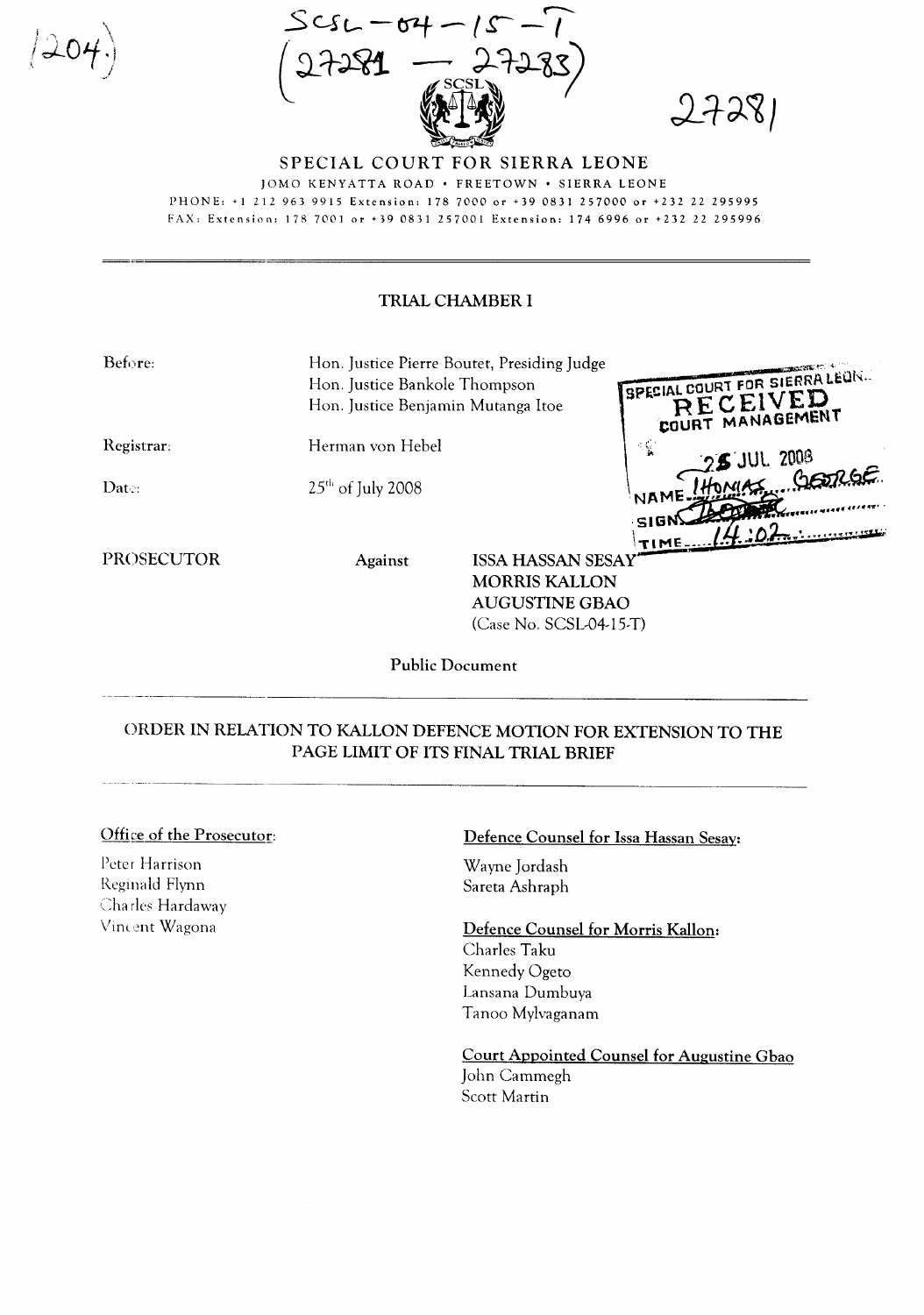

TRIAL CHAMBER 1 ("Chamber") of the Special Court for Sierra Leone ("Special Court") corr posed of Hon. Justice Pierre Boutet, Presiding Judge, Hon. Justice Bankole Thompson and Hon. Justice Benjamin Mutanga Itoe;

SEIZED of the Kallon Urgent Application for Page Extension in Respect of Final Brief filed by Counsel for the Second Accused, Morris Kallon, ("Kallon Defence") on the 21<sup>st</sup> of July 2008 ("Kallon Motion");

HAV1[NG RECEIVED the Prosecution Response to Kallon Urgent Application for Page Extension in Respect of Final Brief filed on the 22<sup>nd</sup> of July 2008 ("Response");

HAV1lNG RECEIVED the Kallon Defence Reply to Prosecution Response to Kallon Application for Page Extension in Respect of Final Brief filed on the 24<sup>th</sup> of July 2008;

NOTJlNG that Art. 6(B) of the Practice Direction on Filing Documents Before the Special Court for Sierra Leone, adopted on the 27<sup>th</sup> of February 2003, amended on the 1st of June 2004, the 10<sup>th</sup> of June 2005 and the 16<sup>th</sup> of January 2008 ("Practice Direction"), provides, *inter alia* that "final trial submissions shall not exceed 200 pages or 60,000 words, whichever is greater";

MINDFUL of the submissions of the Kallon Defence regarding the length of the final trial briefs mace before the Chamber at the Status Conference held on the  $12<sup>th</sup>$  of March 2008;<sup>1</sup>

MINDFUL of our Order for the Filing of Final Trial Briefs and Presentation of Closing Arguments tilee on the 29<sup>th</sup> of April 2008;

CONSIDERING that the Kallon Defence requests an extension of the page limit for its final trial brief from 400 to 600 pages;

CONSIDERING our Order in Relation to Sesay Defence and Prosecution Motions for Extensions to the Page Limits of their Final Trial Briefs, filed on the 23<sup>rd</sup> of July 2008 ("Sesay and Prosecution Urder");

CONSIDERING that the case against the Second Accused is relatively smaller than the case against the First Accused, who had the page limit for his final brief extended from 400 to 500 pages pursuant to our Sesay and Prosecution Order;

/ :)<br>ase No. SCS**[**-04-15-T ,



25th July 2008

 $\frac{1}{5}$ 

<sup>&</sup>lt;sup>1</sup> Transcript of 12 March 2008, Kennedy Ogeto, pp.  $50 - 59$ .